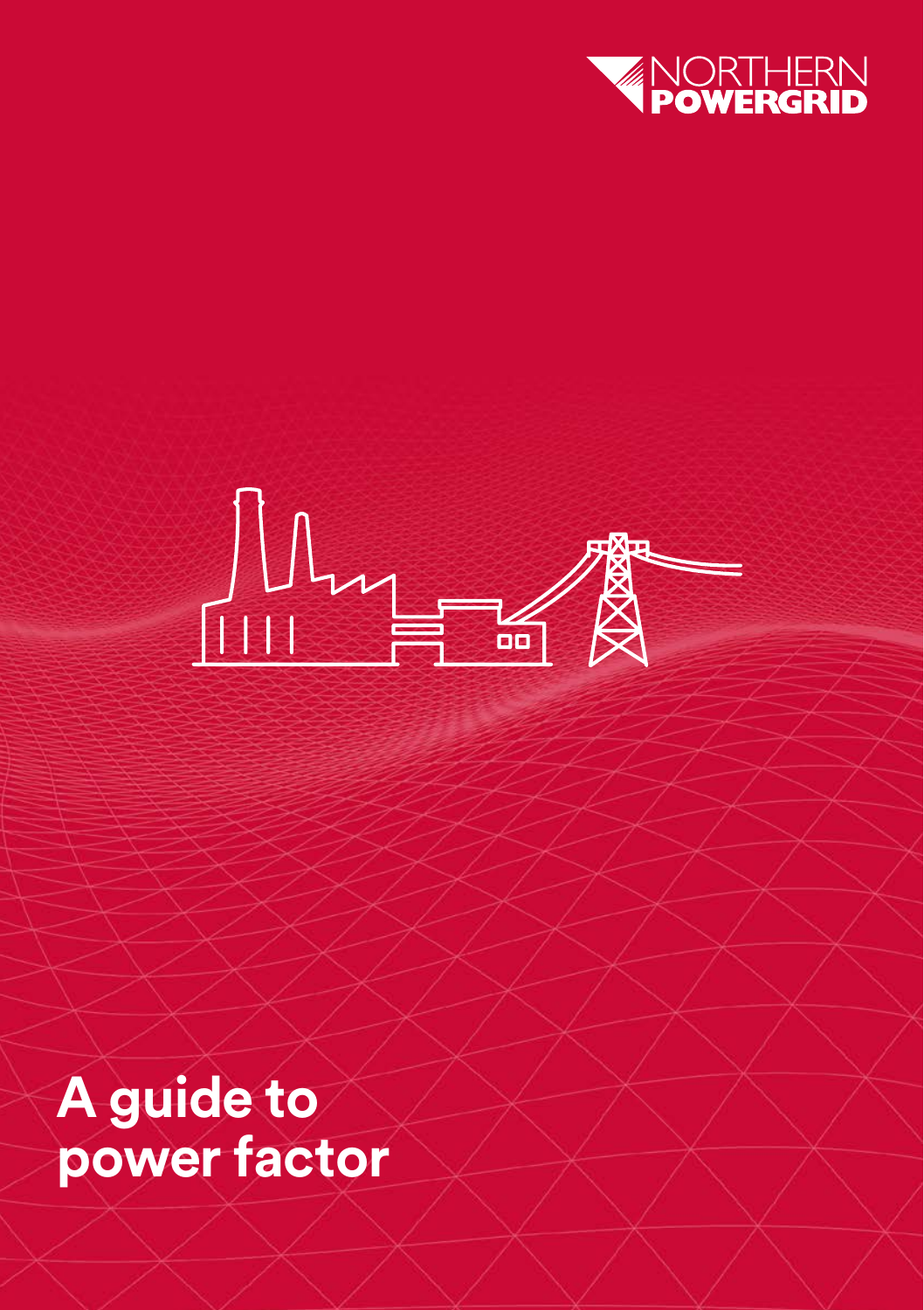### **What does this guide cover?**

**This guide provides an introduction to power factor and covers the following:**

- What is power factor?
- What is poor power factor?
- What causes poor power factor? .
- What is the impact of poor power factor?
- What are the benefits of power factor correction?
- How to correct poor power factor.

# **Who is it aimed at?**

This guide is for half-hourly metered customers (generally industrial and commercial customers), and is aimed at energy managers, facility managers, electrical contractors, and in cases where there are no such roles; business owners. Whether you are going through the connection journey, or are already connected, this guide is for you.

If you are not yet connected to our network, our connections experts [are here to help you. Please visit www.northernpowergrid.com/](www.northernpowergrid.com/getconnected) getconnected.

If you are already connected to our network, we are also here to help you. Please visit www.northernpowergrid.com/contact-us.

The most important thing to remember is that if your site has poor power factor and incurs either high reactive power charges or high capacity charges, there may be potential to reduce these charges and your carbon footprint by installing power factor correction (PFC), or undertaking other actions that could improve power factor and energy efficiency.

If you have any comments or questions, please contact us by email at yourpowergrid@northernpowergrid.com.

[For further information about losses, please visit](www.northernpowergrid/losses) www.northernpowergrid/losses.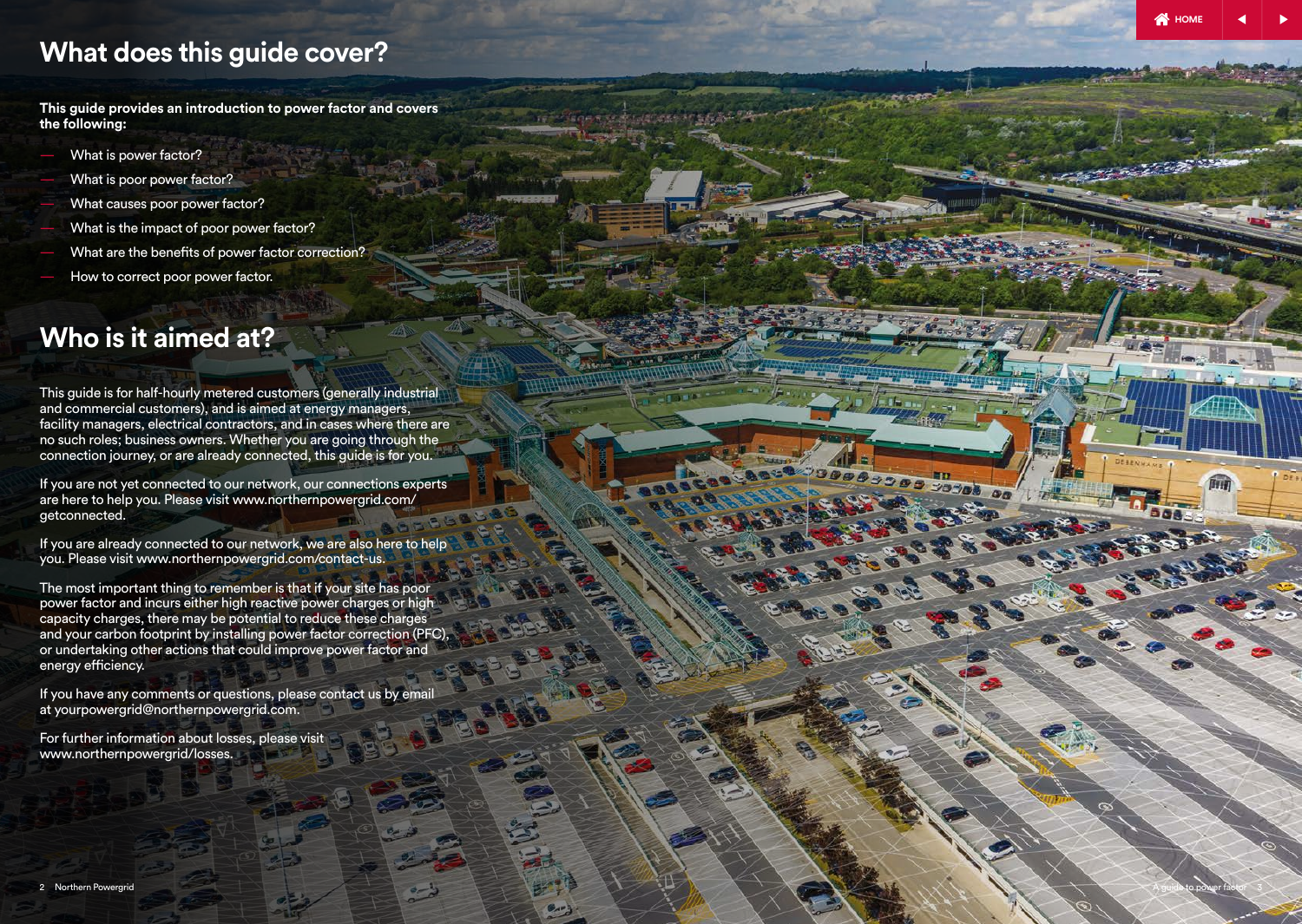### **What is power factor?**

**Power factor is the ratio of active power (kW) to apparent power (kVA) and can be thought of as the amount of total power supplied (kVA) that is converted into something useful (kW), and therefore how efficiently the power supply is being utilised.** 

To explain power factor in more detail, the information in this guide provides an overview of the different types of power (apparent, active, reactive), some examples of different power factor, and illustrates the concept graphically by using the 'power triangle' as shown below.



Power triangle showing active power, reactive power and apparent power. The power triangle is fundamental to understanding power factor, which is the ratio of active power to apparent power. At a high level, apparent power is what you pay for, active power is what you use. You can reduce apparent power by reducing active power and/or reactive power.



Power Factor shown as an equation.



**Active power** (often called 'real' power) is the power consumed by an electrical device. Active power is sometimes referred to as 'useful' power when explaining the concept of power factor, as this power is converted by the device into something useful. Active power is measured in 'Watts', and will appear on an energy bill as **kWh** (kilo-Watt hours).



**Reactive power** (often called 'imaginary' power) is the power required for certain electrical devices to function, but is not consumed. It is typically devices such as transformers and motors that require large quantities of reactive power to function properly. Reactive power is measured in 'var', and will appear on an energy bill expressed in terms of units of energy as **kvarh** (kilo-var hours).



**Apparent power** is the combination of active power and reactive power. We cannot simply 'add-up' the active power and reactive power, but instead need to draw the active and reactive power using the power triangle. Apparent power can be thought of as the total power, and it is important to recognise that this total power is what the network transmits. Apparent power is measured in 'VA', and will only appear on an energy bill in relation to capacity charges in terms of **kVA** (kilo-Volt-Amps).



**Power factor** is the ratio of active power to apparent power, i.e. kW/kVA or kWh/kVAh. Power factor can be thought of as the proportion of total power that is used to do useful work, and takes the form of a number between 0 and 1 (1 being most efficient and 0 being least efficient). Power factor is unlikely to appear on your bill, and as a result, determining power factor requires the use of the power triangle (shown on the left).

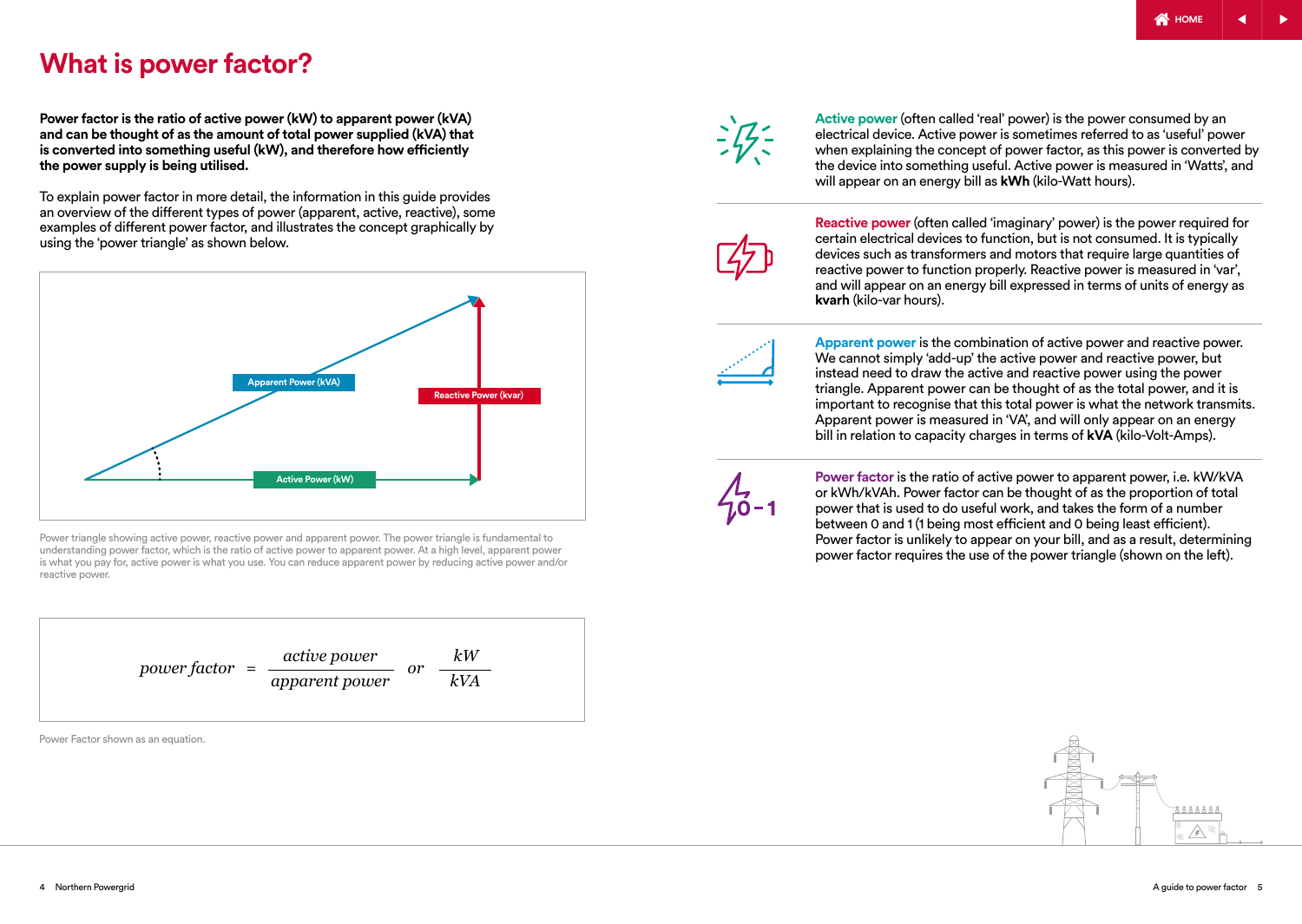The following examples show power triangles and the associated power factor for a 100 kW demand each with a different reactive power demand. Notice how the size of the apparent power increases with lower (poor) power factor, and that power factor is lower (poor) with higher values of reactive power.



**GOOD**



| <b>EXAMPLE 3:</b><br>Power factor of 1.0 (unity) | <b>PERFECT</b>                                                                                                                                                  |
|--------------------------------------------------|-----------------------------------------------------------------------------------------------------------------------------------------------------------------|
| <b>Apparent Power (kVa)</b><br>Active Power (kW) | Active power = 100 kW<br>Reactive power = $0$ kvar<br>Apparent power = $\sqrt{(100^2+0^2)}$ = 100 kVA<br>Power factor = $100/100 = 1$<br><b>PERFECT (UNITY)</b> |

### **What is poor power factor?**

Poor power factor is not a strictly defined term, however it is broadly accepted that:

- **Poor** power factor has a value less than 0.95 (examples 1).
- **Good** power factor has a value between 0.95 and 1 (example 2).
- **Perfect** (unity) power factor has a value of 1 (example 3).

It is important to note that nearly all devices require a certain amount of reactive power, which will result in a reduction in power factor.

### **What causes poor power factor?**

Poor power factor is often caused by equipment that requires large amounts of reactive power. Typically, this will include transformers and motors and is therefore particularly problematic for industrial and manufacturing sites. The power factor can deteriorate further if the equipment used is not fit for purpose or is not used efficiently – for example, part loaded motors will operate at a worse power factor than fully loaded motors.

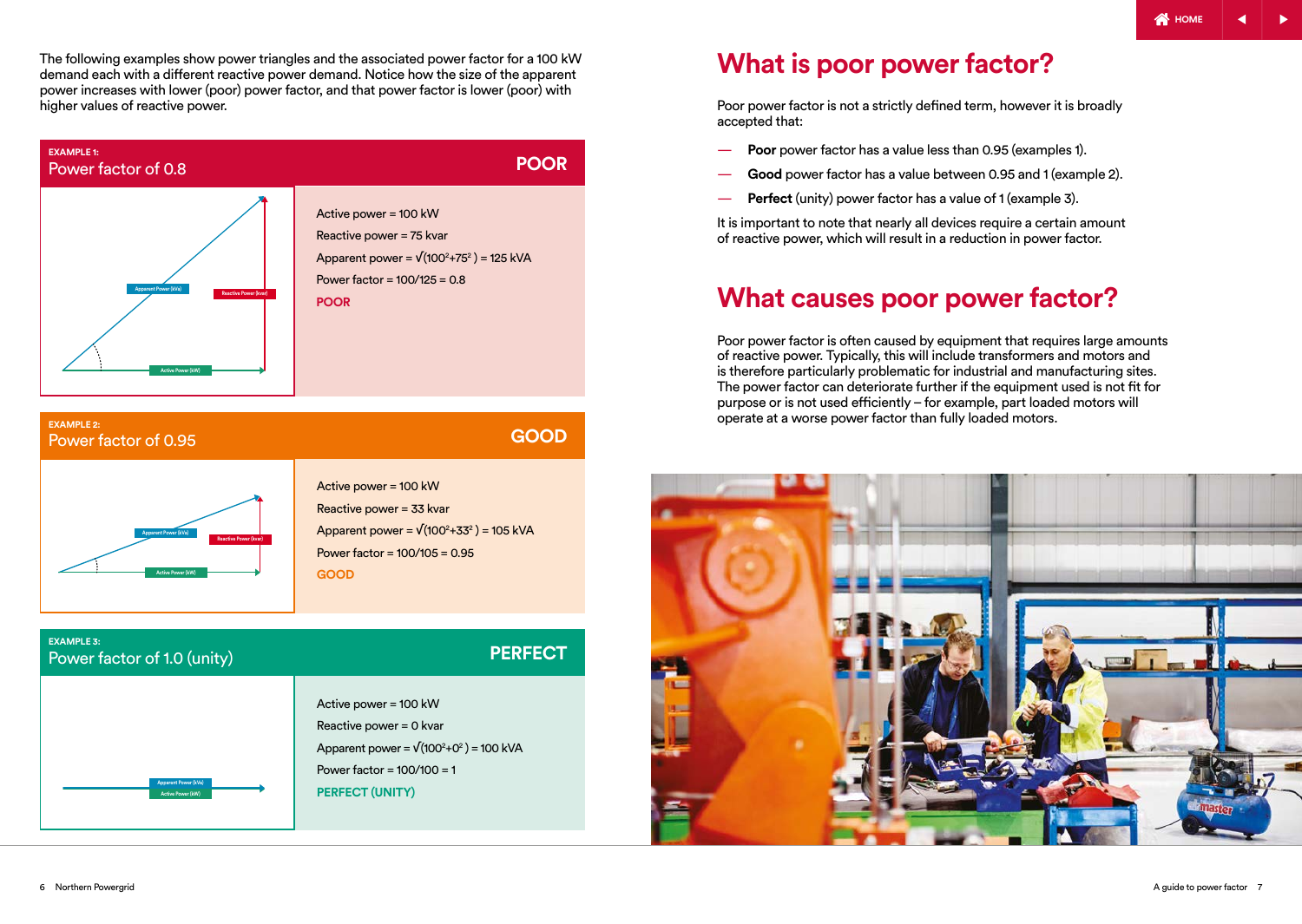# **What is the impact of poor power factor? Customer Impact:**

**Poor power factor at a customer's site has an impact on the distribution and transmission network to which the customer connects, along with an impact on the customer's site. Ultimately the cost associated with the network impact is paid for by customers, typically via network (DUoS) charges. We will explore the network impacts first, and then review the customer impact of poor power factor.**

#### **Network Impact:**

Poor power factor is the result of a high reactive power demand, and there is a subsequent increase in network loading to facilitate this reactive power. There are three key impacts of poor power factor on the distribution and transmission networks:



- **1. Losses increase** as a result of increased loading on the network. For example, a power factor of 0.9 (when compared to unity power factor) results in an increase in loading by 11% (i.e. 1/0.9 = 1.11), which in turn increases the variable losses by 23%. This means that for every unit of real power (kWh) consumed by a customer, the electrical losses (kWh) are increased by 23% as a result of a 0.9 power factor when compared to unity power factor. The cost of energy losses and the associated environmental impact (carbon footprint) are ultimately paid for by everyone.
- **2. Capacity constraints** can arise on the network given that the capacity of network is based on the apparent power rating (kVA). Poor power factor requires the flow of large amounts of reactive power (kvar), which uses up capacity that could otherwise be used to transmit more active power (kW) for existing or future customers. Any network reinforcement required to connect more load is paid for by customers.
- **3. Voltage problems** can arise on the network as a result of the reactive power flow. Again, any network reinforcement required to resolve the voltage problems are paid for by customers.

The network impacts to the left are ultimately paid for by customers, and these are applied via Distribution Use of System (DUoS) charges. The charges are discussed below, along with other customer impacts that are associated with poor power factor.



- **1. Energy bills**. DUoS Charges are calculated by Distribution Network Operators (e.g. Northern Powergrid) and are passed on to suppliers, who then recover the cost from customers. The DUoS charges relevant to power factor are detailed below.
- **2. Capacity utilisation** is higher for a given active power load. Many customers pay a capacity charge, therefore operating at a poor power factor results in higher capacity charges.
- **3. High loading of equipment** on assets that are used on site to distribute power can result in high stress, electrical losses and large voltage drops. For example, cables on site that are connecting poor power factor loads.
- **4. Environmental impact** is higher as a result of increased losses across the energy system. This includes the losses on the transmission and distribution networks, and also the customer's site. Whilst the cost of losses is reflected in energy bills, it is important to recognise the carbon footprint of the losses.
- **5. Connection costs.** The cost of connecting to our network is based on the apparent power (kVA) and the cost of reinforcement triggered by the connection. Both of these factors could be minimised with improved power factor.

| <b>DUoS</b> charge                           |             | Affected customers Power factor impact                                                                                                                                      |
|----------------------------------------------|-------------|-----------------------------------------------------------------------------------------------------------------------------------------------------------------------------|
| Capacity charge<br>(£/kVA)                   | LV, HV, EHV | Increased capacity is required to accommodate<br>poor power factor.                                                                                                         |
| Exceed capacity<br>charge (£/kVA)            | LV, HV, EHV | Increased probability of incurring exceed<br>capacity charges with poor power factor.                                                                                       |
| Excess reactive<br>power charge<br>(£/kvar)  | LV. HV      | For every half-hour, any reactive power in<br>excess of that associated with a 0.95 power<br>factor is charged.                                                             |
| Line loss factor<br>(adjusts £/kWh)          | LV. HV      | This charge is calculated and then socialised<br>across a region, hence this charge is unlikely<br>to be materially impacted by an individual<br>customer's power factor.   |
| Loss adjustment<br>factor (adjusts<br>£/kWh) | EHV         | This charge adjusts the unit rate applied and is<br>calculated via a site specific losses assessment.<br>This charge is therefore impacted directly by the<br>power factor. |

Note: LV, HV and EHV refers to the voltage at your point of connection, where LV is low voltage (voltages up to and including 1,000 V). HV is high voltage (voltages above 1,000 V and less than 33,000 V). EHV is extra high voltage (voltages above 33,000 V and less than 132,000 V; and includes 25,000 V traction supplies).

**AAAAAA** 

 $\mathcal{A}$ 

**THE MANUSCRIP**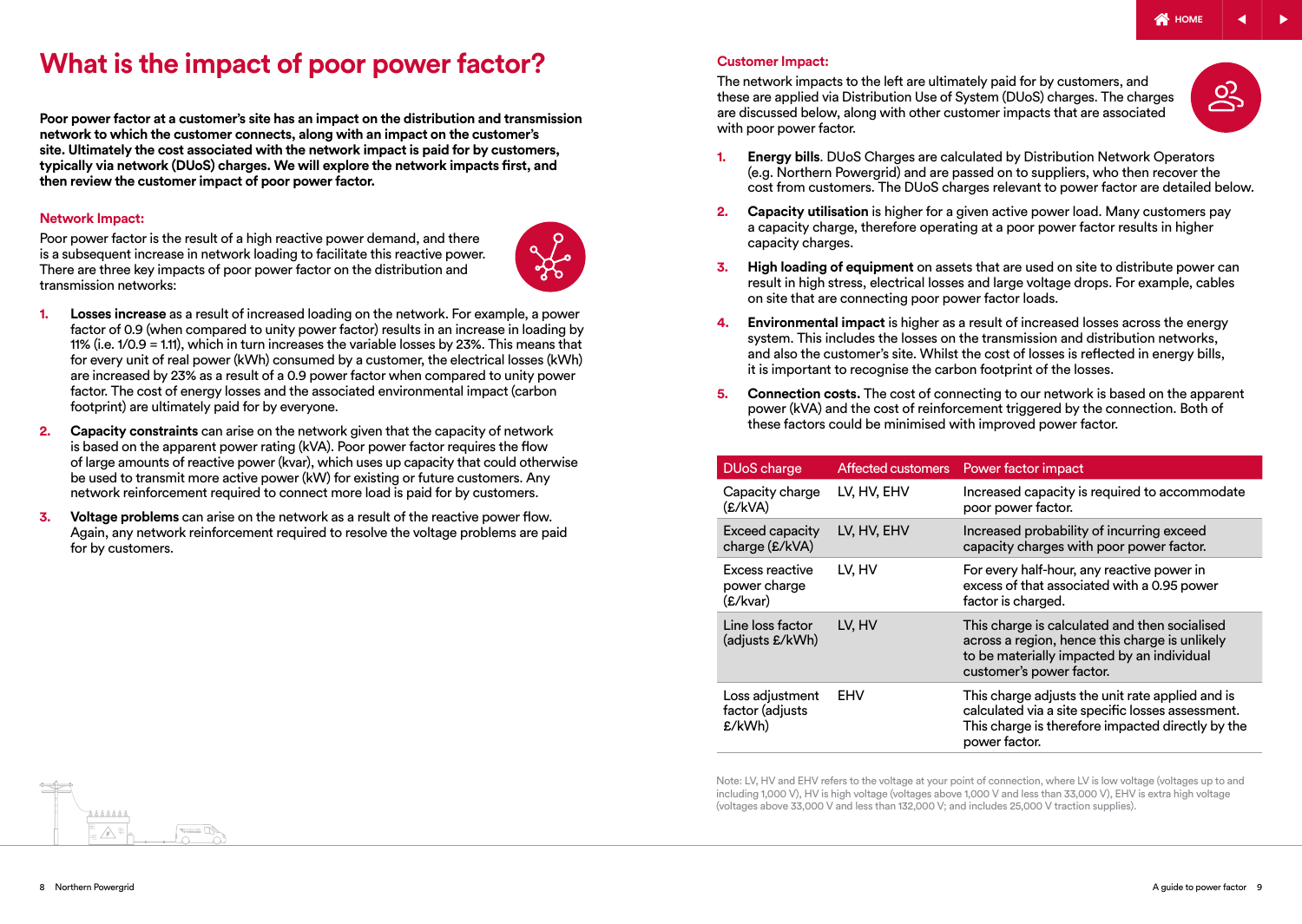### **What are the benefits of power factor correction?**



Reduction in energy bills as a result of the reduced DUoS charges. Savings can result in payback within two years for some customers.



Reduced capacity required for existing equipment. This can either be translated into reduced capacity charges, or could accommodate additional load without the need for additional infrastructure on site or increased capacity agreement with DNOs and suppliers.



Reduced loading of equipment on the customer's site, which may reduce the stress on equipment, reduce losses and reduce voltage drops across the customer's site. Environmental impact is reduced as a result of the reduced losses across the energy system.

If you have any comments or questions, please contact us by email at yourpowergrid@northernpowergrid.com

For further information about losses, please visit www.northernpowergrid/losses

### **How to correct poor power factor**

There are numerous ways to correct poor power factor, and one of these is Power Factor Correction (PFC). PFC is a type of technology that can be installed at the customer's site to correct poor power factor. The principles of PFC are based around the use of equipment called capacitors. Capacitors produce reactive power, which is then utilised by equipment such as motors that require reactive power. In short, the reactive power is provided locally on site by PFC and not from distant power stations. The example below illustrates graphically how this is achieved.



The first power triangle is for a power factor of 0.8. For a 100 kW load, this would equate to a reactive power of 75 kvar and apparent power of 125 kVA. The Power Factor Correction applied to achieve near perfect power factor would be 75 kvar, which is shown by a purple arrow in the second power triangle (slightly less than 75kvar). The reactive power required by the load on site is provided locally by PFC, and the net reactive power demand from the network would be zero, and the apparent power (kVA) is equal to the active power (kW). In practice its difficult to achieve perfect power factor, which is why a small amount of reactive power demand is present on the second triangle.

PFC typically costs between £2,000 and £10,000 and requires installation by a specialist company, as there are other issues to consider when determining the site specific PFC solution. The financial payback for PFC is typically two to three years, based on discussions with PFC providers.

Power factor correction is just one of the measures you can take to reduce your carbon footprint and your energy bills - in fact, there are other measures available that could improve your power factor, such as installing newer machinery, or operating your site more efficiently. The term energy management is used as an umbrella term, which includes PFC, as it is important that your energy management as a whole is optimised. We would recommend visiting The Carbon Trust's website for more information about PFC and other energy management measures available at www.carbontrust.com.

#### **Next steps**

- 1. Review your electricity bill and any metering data you have, using the information from this guide to help understand your power factor and the potential benefits of better energy management (such as PFC).
- 2. If you think that there may be benefit, contact an energy management provider. You may need to contact several organisations, as sometimes each organisation specialises in a specific technology.
- 3. The energy management provider will then arrange a site assessment to determine the site specific solution.
- 4. The energy management provider will install the chosen solution, typically several weeks following the site assessment.
- 5. The benefits of better energy management (such as PFC) will be realised upon implementation of the chosen solution.